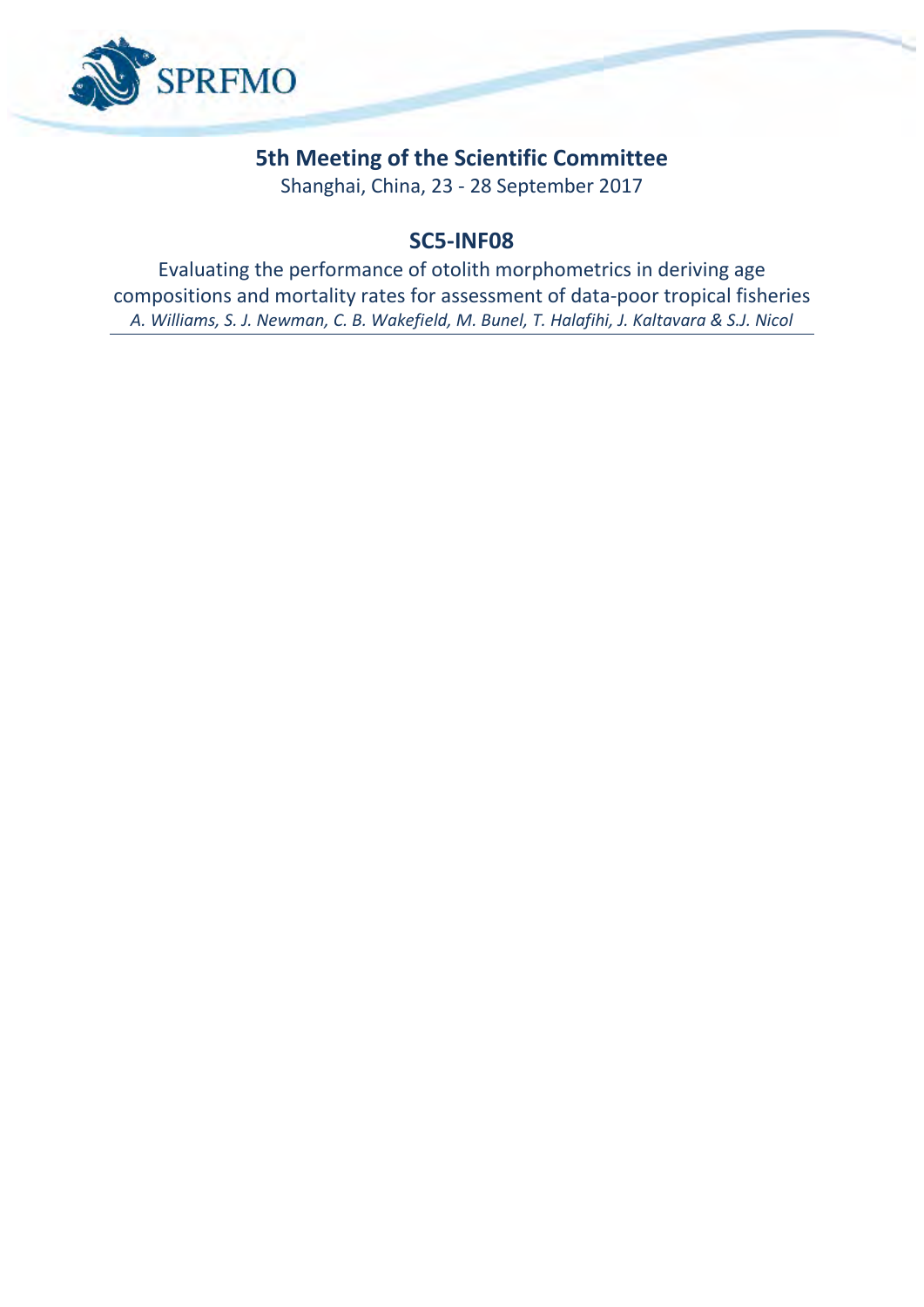## ResearchGate

See discussions, stats, and author profiles for this publication at: https://www.researchgate.net/publication/274084683

# Evaluating the performance of otolith morphometrics in deriving age compositions and mortality rates for assessment of datapoor...

#### Article *in* ICES Journal of Marine Science · March 2015

DOI: 10.1093/icesjms/fsv042

| <b>CITATIONS</b> |                                            | <b>READS</b> |                                  |
|------------------|--------------------------------------------|--------------|----------------------------------|
| 9                |                                            | 224          |                                  |
|                  | 7 authors, including:                      |              |                                  |
|                  | Ashley J. Williams                         |              | Stephen John Newman              |
|                  | Australian Government                      |              | <b>Fisheries Division</b>        |
|                  | 100 PUBLICATIONS 1,394 CITATIONS           |              | 149 PUBLICATIONS 2,208 CITATIONS |
|                  | <b>SEE PROFILE</b>                         |              | <b>SEE PROFILE</b>               |
|                  | Corey B. Wakefield                         |              | Jeremie Kaltavara                |
|                  | Department of Fisheries, Western Australia |              | Vanuatu Fisheries Department     |
|                  | 44 PUBLICATIONS 348 CITATIONS              |              | 7 PUBLICATIONS 37 CITATIONS      |
|                  | <b>SEE PROFILE</b>                         |              | <b>SEE PROFILE</b>               |

#### Some of the authors of this publication are also working on these related projects:



SEAPODYM project View project

Project

All content following this page was uploaded by Ashley J. Williams on 29 March 2015.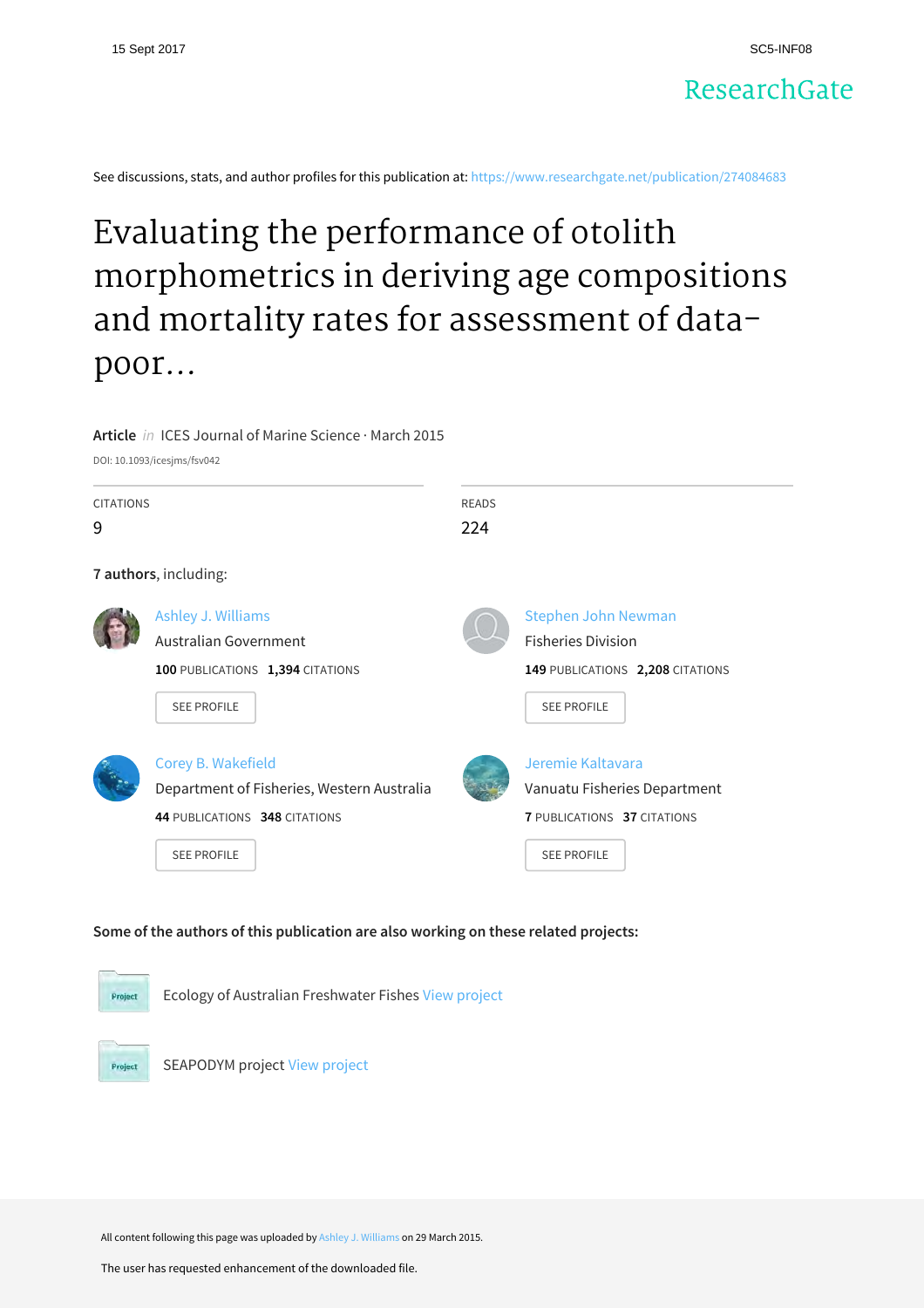**ICES Journal of Marine Science Advance Access published March 15, 2015**

International Council for the Exploration of the Sea

## ICES Journal of Marine Science 15 Sept 2017 SC5-INF08

ICES Journal of Marine Science; doi:10.1093/icesjms/fsv042

## Evaluating the performance of otolith morphometrics in deriving age compositions and mortality rates for assessment of data-poor tropical fisheries

Ashley J. Williams<sup>1\*</sup>, Stephen J. Newman<sup>2</sup>, Corey B. Wakefield<sup>2</sup>, Melanie Bunel<sup>1</sup>, Tuikolongahau Halafihi<sup>3</sup>, Jeremie Kaltavara<sup>4</sup>, and Simon J. Nicol<sup>1</sup>

 $^1$ Oceanic Fisheries Programme, Secretariat of the Pacific Community, BP D5, 98848 Noumea, New Caledonia  $^2$ Western Australian Fisheries and Marine Research Laboratories, Department of Fisheries, Government of Western Australia, PO Box 20, North Beach, Western Australia 6920, Australia

 $^3$ Tonga Fisheries Division, Ministry of Agriculture and Food, Forests and Fisheries, PO Box 871, Nuku'alofa, Kingdom of Tonga  $^4$ Vanuatu Fisheries Department, Ministry of Agriculture, Livestock, Forestry, Fisheries and Biosecurity, PMB 9045, Port Vila, Vanuatu

\*Corresponding author: tel:  $+687 262000$ ; fax:  $+687 263818$ ; e-mail: [ashleyw@spc.int](mailto:ashleyw@spc.int).

Williams, A. J., Newman, S. J., Wakefield, C. B., Bunel, M., Halafihi, T., Kaltavara, J., and Nicol, S. J. Evaluating the performance of otolith morphometrics in deriving age compositions and mortality rates for assessment of data-poor tropical fisheries. – ICES Journal of Marine Science, doi: 10.1093/icesjms/fsv042.

Received 7 November 2014; revised 20 February 2015; accepted 23 February 2015.

Deepwater snappers (Family Lutjanidae) are important to artisanal and subsistence fisheries in Pacific Island countries. Most species of deepwater snapper are considered vulnerable to exploitation due to their extended longevity and low natural mortality rates. However, the sustainability of deepwater snapper fisheries in Pacific Island countries remains uncertain because there are limited resources available to collect the required data for comprehensive stock assessments. Reliable estimates of the age composition for exploited deepwater snapper populations are limited primarily because of the lack of skills and resources required for routine age estimation from sectioned otoliths. The development of alternative low-cost approaches to derive estimates of age for deepwater snappers is required. We evaluated the performance of using otolith morphometrics (weight, length, width, and thickness) to obtain estimates of age for the most important target species in these fisheries: Etelis carbunculus, E. marshi, E. coruscans, and Pristipomoides filamentosus. We compared age compositions and fishing mortality rates  $(F)$  derived from otolith morphometrics with those derived from counts of annual increments in otoliths. We then used the ratio of F to natural mortality ( $M$ ) as a biological indicator to evaluate the potential effects on management responses by comparing estimates of  $F/M$ derived from otolith morphometrics with those derived from annual increment counts. Age compositions and estimates of F and F/M did not differ significantly between those derived from otolith morphometrics and those derived from annual increment counts for all species. These results demonstrate that management responses would likely be similar whether based on age estimates derived from sectioned otoliths, or predicted from otolith morphometrics. In the absence of sufficient resources to section otoliths for age estimation, we recommend that otolith morphometrics be used as a proxy for age in assessments of deepwater snapper fisheries in Pacific Island countries, and potentially for other similar data-limited fisheries.

Keywords: age, biological indicators, deepwater snapper, Etelis, mortality, otolith morphometrics, Pacific Ocean, Pristipomoides, random forest, reference points.

#### Introduction

Deepwater fisheries occur within all ocean basins with fishing effort typically concentrated on seamounts, continental slopes, and other

deepwater bathymetric features. Life histories of deepwater fish are characterized by high longevity, slow growth, delayed maturity, and low fecundity, indicating low production potential and resilience

© International Council for the Exploration of the Sea 2015. All rights reserved. For Permissions, please email: journals.permissions@oup.com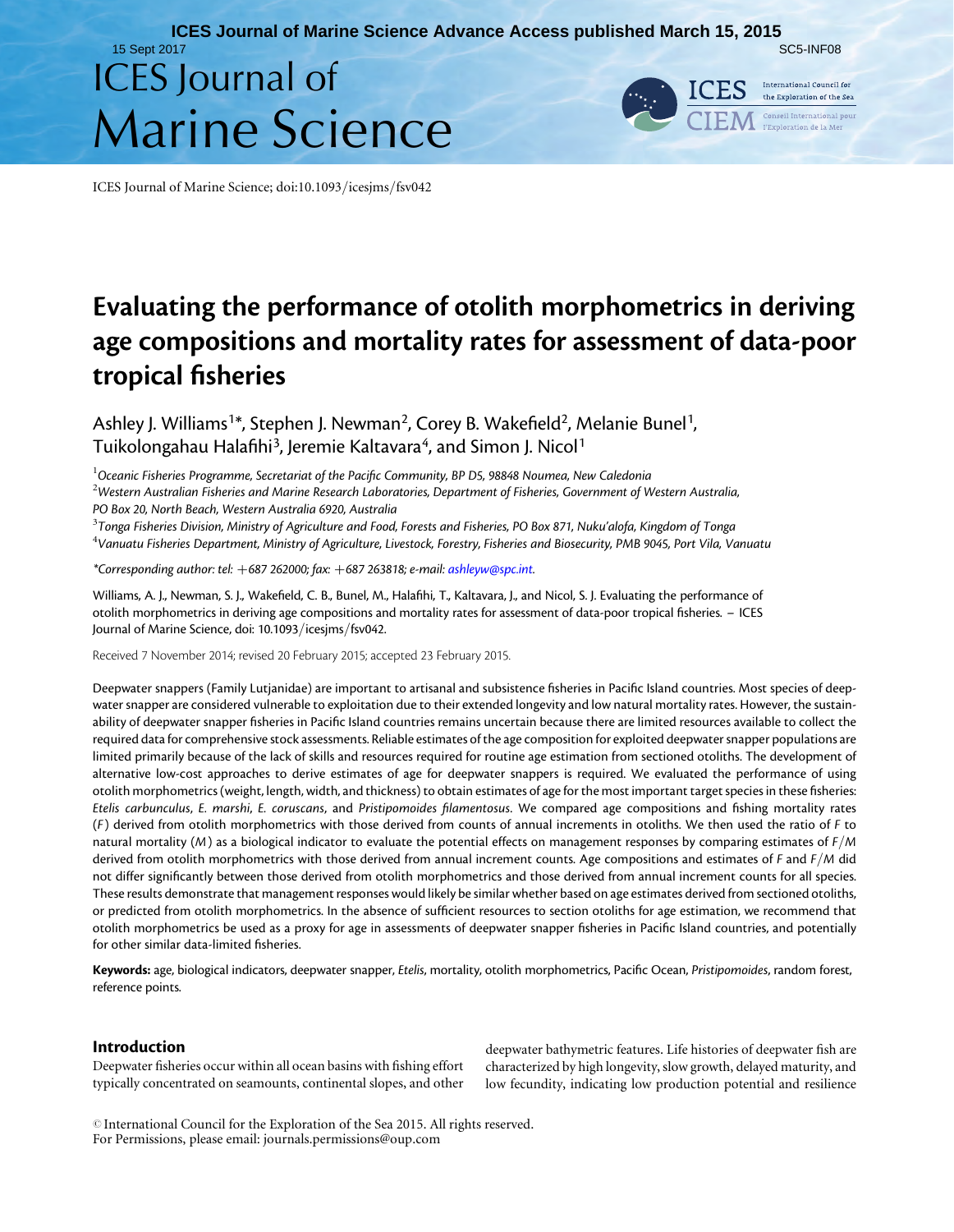([Koslow, 1996,](#page-12-0) [1997](#page-12-0); [Morato](#page-12-0) et al., 2006; Norse et al[., 2012\)](#page-13-0). As such, many deepwater species are considered more vulnerable to exploitation than shallow-water species ([Koslow](#page-12-0) et al., 2000; [Morato](#page-12-0) et al., [2006;](#page-12-0) Norse et al[., 2012\)](#page-13-0), placing greater urgency for their conservation and management in the deepwater environment.

In the tropical and subtropical regions of the Pacific Ocean, most deepwater fisheries are small-scale artisanal and subsistence fisheries that have a strong local economic and cultural value in many Pacific Island countries (Dalzell et al[., 1996;](#page-12-0) [Williams](#page-13-0) et al., 2012). Deepwater fisheries provide an important source of protein to Pacific Islanders who are highly dependent on fish for food security. Snappers (Lutjanidae) are the main species targeted by deepwater fisheries in this region, but species of groupers (Epinephelidae) and emperors (Lethrinidae) are also harvested. Although catches are low relative to industrial-scale fisheries, deepwater snappers are considered vulnerable to exploitation, due to their life history traits and relatively low productivity potential [\(Newman and](#page-12-0) [Dunk, 2003;](#page-12-0) Fry et al[., 2006;](#page-12-0) [Williams](#page-13-0) et al., 2013). Thus, developing management strategies to ensure ecological and economic sustainability of deepwater snapper fisheries has become a priority for Pacific Island resource management ([Williams](#page-13-0) et al., 2012).

Stock assessments of deepwater snappers in the Pacific Ocean have been limited to simple production models because of a lack of information on size and age composition of catches [\(Martell](#page-12-0) et al[., 2011\)](#page-12-0). Furthermore, these assessments have been limited to just a few jurisdictions within the Pacific Ocean (e.g. Hawaii, Tonga, and Vanuatu) due to the absence of reliable catch and effort data in most Pacific Island countries. As such, thereis substantial uncertainty in assessment outputs and the status of deepwater snapper fisheries in the region [\(Brodziak](#page-12-0) et al., 2011). Improving future assessments through the collection of size and age information from catches will be important to reduce this uncertainty. However, the high degree of variation in size-at-age for deepwater snapper species results in many age classes accumulating within a narrow length range (e.g. [Newman and Dunk, 2003](#page-12-0); Fry [et al](#page-12-0)., [2006;](#page-12-0) [Williams](#page-13-0) et al., 2013). Therefore, length data alone would be of little value for estimating population parameters, and emphasis should be placed on estimating the age composition of the catch.

Fish age is most commonly and reliably estimated from counts of increments in sectioned otoliths [\(Campana, 2001\)](#page-12-0). The preparation of otoliths for age estimation can be time consuming and costly, and the interpretation of otolith increments requires appropriate skills and experience. Therefore, age estimation using standard procedures is likely to be beyond the reach of available resources in most Pacific Island countries, and development of alternative low-cost approaches to derive estimates of age for deepwater snappers is required. The strong relationship between otolith morphometrics and age has precipitated many studies over the past three decades that have evaluated the utility of otolith morphometrics in predicting the age of fish (e.g. [Boehlert, 1985;](#page-12-0) [Pawson, 1990](#page-13-0); [Worthington](#page-13-0) et al., 1995a; [Newman](#page-13-0) et al., 1996a; Lou et al[., 2005](#page-12-0); [Bermejo, 2014](#page-12-0)). These studies have demonstrated relatively high predictability of age (usually  $>70\%$  of variance in age explained) from otolith weight, length, width, thickness, or area in a wide range of temperate (e.g. [Doering-Arjes](#page-12-0) et al., 2008; [Lepak](#page-12-0) et al., [2012;](#page-12-0) [Britton and Blackburn, 2014\)](#page-12-0) and tropical species (e.g. [Newman](#page-13-0) et al., 1996a; Pilling et al[., 2003](#page-13-0); Lou et al[., 2005](#page-12-0); [Steward](#page-13-0) et al[., 2009](#page-13-0)). Estimating age using otolith morphometrics requires relatively little training, and is faster and less expensive than counting increments in otoliths [\(Boehlert, 1985](#page-12-0)). As such, the use of otolith morphometrics as proxies for age has been advocated in

situations where estimating age from counting increments in otoliths is problematic due to limited resources or insufficient skills (Pilling et al[., 2003\)](#page-13-0).

Most studies have used a single variable, usually otolith weight (e.g. [Pilling](#page-13-0) et al., 2003; Lou et al[., 2005\)](#page-12-0), when evaluating the performance of otolith morphometrics for predicting age. However, greater accuracy in age predictions can be gained by including multiple otolith morphometrics and biological characteristics (e.g. fish length, weight, and sex; [Francis and Campana, 2004;](#page-12-0) [Bermejo, 2007,](#page-12-0) [2014\)](#page-12-0). Here, we evaluate the performance of using several otolith morphometrics (otolith weight, length, width, and thickness) to predict the age of four important target species of deepwater snapper: Ruby snapper (Etelis carbunculus), Flame snapper (E. coruscans), Pygmy ruby snapper (E. marshi), and Crimson jobfish (Pristipomoides filamentosus). We chose these variables because they can easily be measured by fisheries staff in Pacific Island countries with limited financial resources. We used a random forest analysis, an ensemble machine learning approach ([Breiman, 2001;](#page-12-0) Strobl et al[., 2009\)](#page-13-0), to predict ages from otolith morphometrics data because random forests can manage a large number of predictor variables, have high prediction accuracy, provide descriptive variable importance measures, and have the ability to model correlated variables and complex non-linear interactions (Cutler et al[., 2007](#page-12-0); Strobl et al[., 2009\)](#page-13-0). Thus, random forests are particularly suited to predicting age from otolith morphometrics data [\(Lepak](#page-12-0) et al[., 2012](#page-12-0); Dub et al[., 2013\)](#page-12-0). Previous applications of random forests to otolith morphometric data have focused on short-lived freshwater species (Lepak et al[., 2012](#page-12-0); Dub et al., [2013](#page-12-0)). We extend the results from these studies to a group of long-lived marine species, thereby testing the suitability of the random forest analysis of otolith morphometrics across a wider range of life histories.

We further extend previous research on otolith morphometrics by comparing age compositions and fishing mortality rates  $(F)$ derived from otolith morphometrics with those derived from counts of annual increments in otoliths for each species. We then evaluate the potential effects on management responses by comparing estimates of biological indicators (i.e. ratios of F to natural mortality) derived from otolith morphometrics with those derived from annual increment counts against established biological reference points (Wise et al[., 2007\)](#page-13-0). This approach has broader application to other resource-limited settings where otolith morphometrics can provide comparable estimates of age compositions and mortality rates to those from sectioned otoliths.

#### Material and methods Sample collection

Samples of E. carbunculus, E. coruscans, E. marshi, and P. filamentosus were collected across the South Pacific Ocean, from the waters of Fiji, New Caledonia, Papua New Guinea, Samoa, Tonga, Vanuatu, and Wallis and Futuna (Figure [1](#page-4-0)). Etelis marshi has only recently been recognized as a separate species from E. carbunculus [\(Andrews](#page-12-0) et al., 2011), and we distinguished the two species based on colouration of the upper lobe of the caudal fin and the shape of the opercular spine ([Wakefield](#page-13-0) et al., 2014). Samples were collected during scientific surveys and from commercial and artisanal landings in port by trained fisheries staff between October 2012 and April 2014. Fish were captured during scientific surveys using four standardized vertical droplines connected to hydraulic reels, and the terminal rig consisted of 10 circle hooks (size 11/0), a steel weight of  $\sim$  5 kg, and Pacific saury (*Cololabis saira*) and squid as baits. The fishing depth ranged between  $\sim$ 100 and 500 m. At each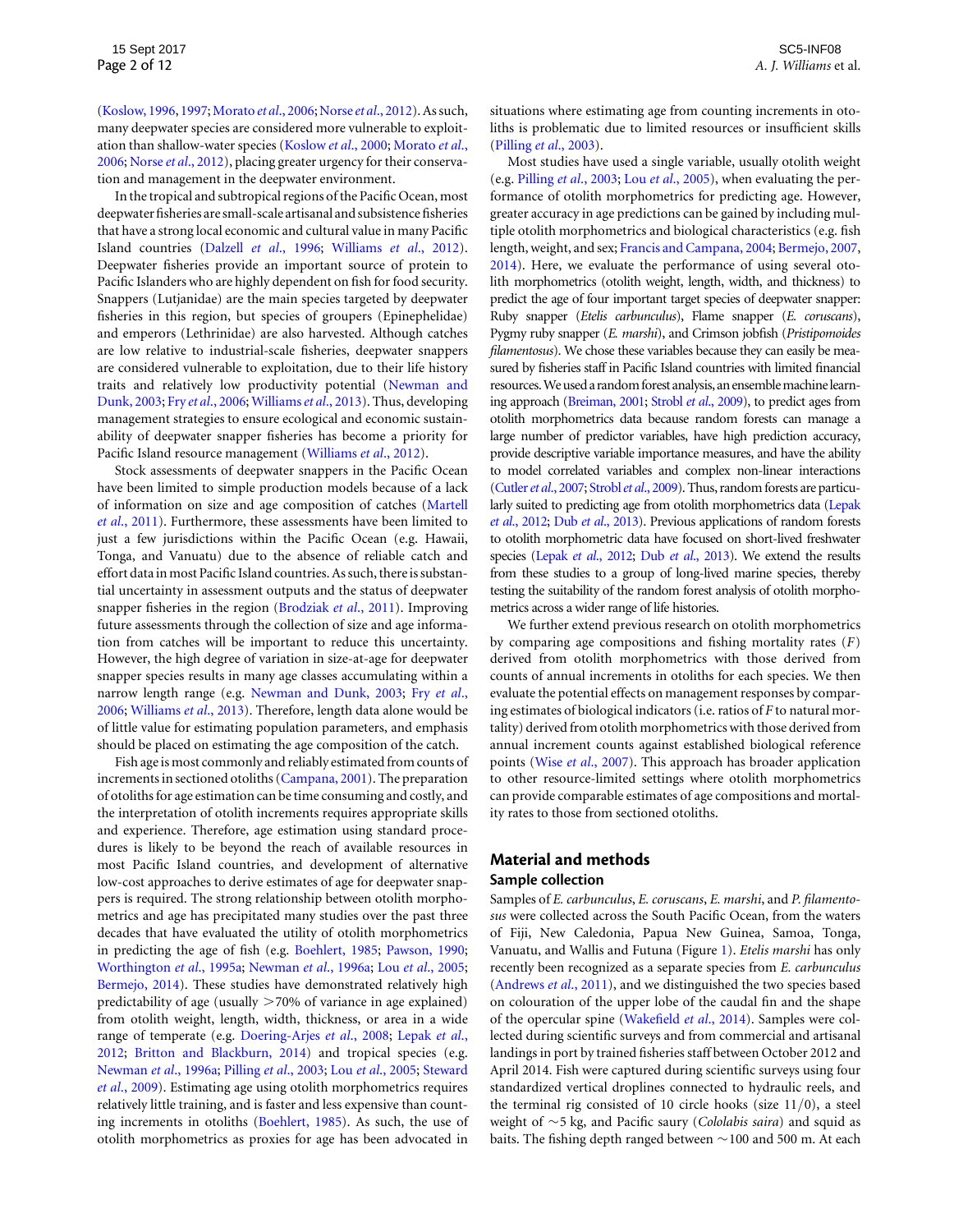<span id="page-4-0"></span>

Figure 1. Locations where deepwater snapper were sampled in the South Pacific Ocean.

fishing location, the vessel drifted over the fishing area, and each drift lasted between 10 min and 1.5 h. Each dropline was deployed and retrieved usually once per drift up to a maximum of three times. Commercial and artisanal fishers use similar dropline fishing gear, except fishers usually deploy fewer hooks per reel and reels are manually hauled. The fork length (to the nearest 0.5 cm) of each fish was measured and otoliths were removed, cleaned, and stored dry in plastic vials.

#### Sample processing

Morphometric measurements were taken from an unbroken otolith from each fish. Otolith dimensions were measured using digital calipers to the nearest 0.01 mm and included (i) the length of the otolith from rostrum to postrostrum, (ii) the width of the otolith at the widest point approximately perpendicular to an axis through the rostrum and postrostrum, and (iii) the thickness of the otolith across the primordium, perpendicular to the sulcus acusticus. The weight of each otolith was measured to the nearest 0.0001 g using a calibrated balance with glass draft shields.

We used methods similar to other studies on deepwater teleosts to prepare thin otolith sections for age estimation [\(Wakefield](#page-13-0) et al., [2010,](#page-13-0) [2013a,](#page-13-0) [b](#page-13-0)). Briefly, the sagitta of each fish was embedded in epoxy resin and sectioned transversely through the primordium, in a direction perpendicular to the sulcus acusticus, using a low speed saw with a diamond tipped blade. Otolith sections were cut thinly (0.15–0.20 mm) to improve increment clarity. Sections were mounted on glass slides with a cover slip using casting resin. Opaque increments on each otolith section were counted using a

compound microscope under reflected light at  $\times$  50 to  $\times$  100 magnification. The opaque increments were counted primarily along an axis from the primordium to the otolith margin on the ventral rim of the sulcus acusticus (Figure [2\)](#page-5-0) as this was typically the axis with the most well-defined increments. However, other axes were examined as a reference when opaque increments were unclear on the primary axis.

Bomb radiocarbon dating has validated that a single opaque zone is deposited annually in the otoliths of E. carbunculus [\(Andrews](#page-12-0) et al[., 2011](#page-12-0)), and that counts of opaque increments from otolith sections are accurate for determining ages. Although the periodicity in increment formation has not been directly validated for E. marshi, E. coruscans, and P. filamentosus, we presumed that opaque increments in these species were also deposited annually. Counts of opaque increments from each otolith section were obtained independently from a single read by two readers (MB and AJW). If increment counts were the same for each reader, that count was used as the final age. When increment counts differed between readers, an agreed final age was assigned after a joint reading by both readers. If agreement could not be reached, the mean age from the first two reads was used as the final age. If no pattern could be seen in the otolith section, a final age was not assigned. The total number of samples of each species that were collected for which a complete set of otolith morphometric measurements and age estimates was available is summarized in Table [1](#page-5-0). These available data covered the full length and age range of fish collected, such that biases towards particular sized otoliths were unlikely. Maximum ages estimated from otolith sections were 43 years for E. carbunculus,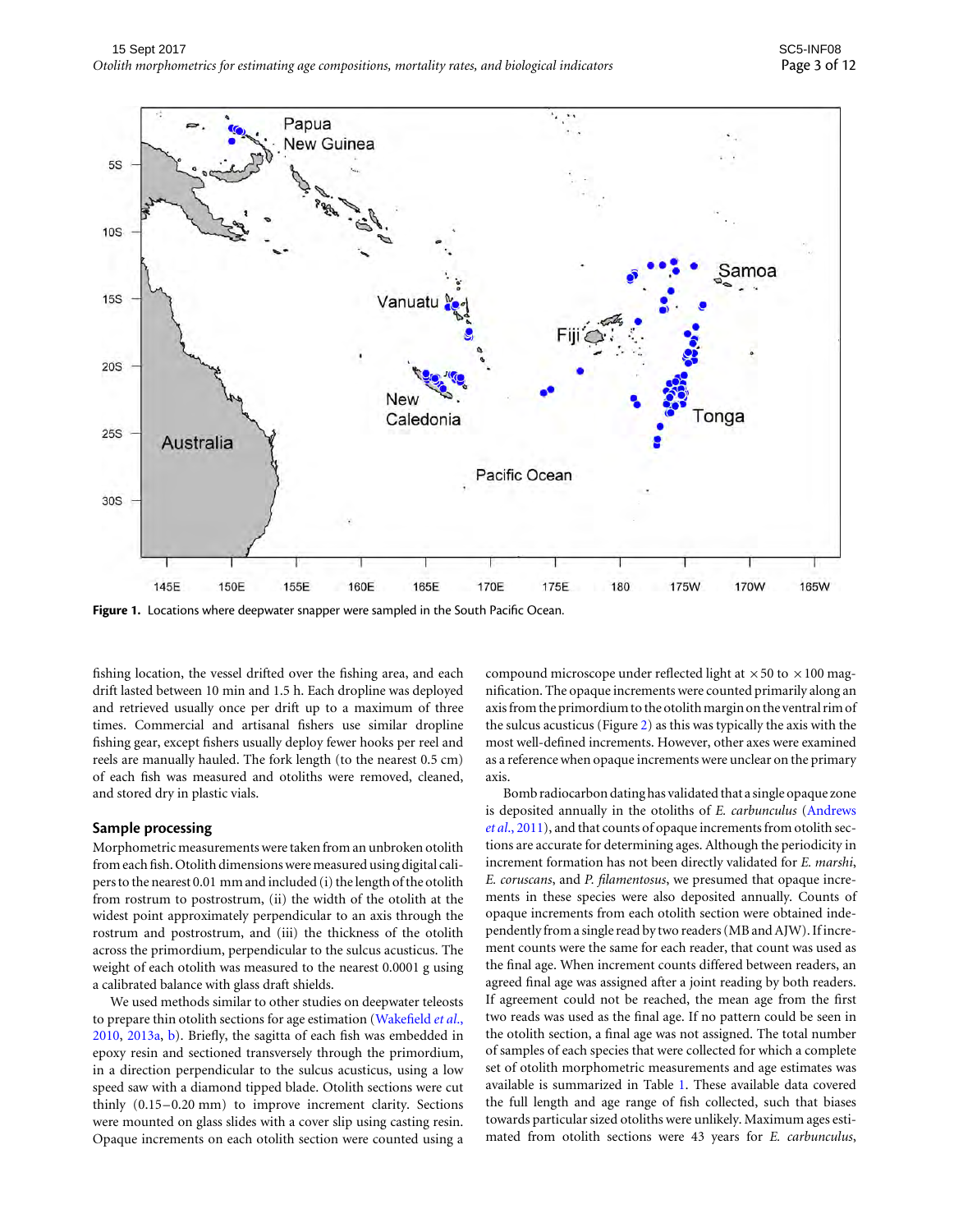<span id="page-5-0"></span>

Figure 2. Transverse sections of sagittae from a 70-cm fork length (FL) Etelis carbunculus (a), 69-cm FL E. coruscans (b), 47-cm FL E. marshi (c), and 78-cm FL Pristipomoides filamentosus (d) viewed under reflected light at ×50 magnification. Opaque increments were counted primarily along an axis from the primordium (P) to the otolith margin on the ventral rim of the sulcus acusticus (V).

Table 1. Number, fork length (FL), and estimated age range (from counts of increments in sectioned otoliths) of four deepwater snapper species sampled from the South Pacific Ocean from which otolith morphometrics were measured.

| <b>Species</b>              | n   | Length range<br>(cm, FL) | Age range<br>(years) |
|-----------------------------|-----|--------------------------|----------------------|
| Etelis carbunculus          | 130 | $14 - 115$               | $3 - 43$             |
| Etelis coruscans            | 165 | $22 - 90$                | $3 - 40$             |
| Etelis marshi               | 128 | $25 - 60$                | $4 - 29$             |
| Pristipomoides filamentosus | 85  | $30 - 78$                | $11 - 64$            |

40 years for E. coruscans, 29 years for E. marshi, and 64 years for P. filamentosus (Table 1).

#### Statistical analyses

We used random forest regression analysis to predict the ages of E. carbunculus, E. marshi, E. coruscans, and P. filamentosus from otolith morphometrics data. Random forests involve fitting an ensemble of regression trees, then averaging the predictions across all trees. The random forest algorithm first selects many (e.g.  $>$  500) bootstrap samples from the data, each of which contains  $\sim$  63% of the original observations (Strobl *et al.*, 2009). Observations that are not selected in each bootstrap sample are referred to as out-of-bag observations. A regression tree is then fitted to each bootstrap sample, but only a subset of randomly selected predictor variables are used at each node. The trees are fully grown with no pruning, then each tree is used to predict the out-of-bag observations. The predicted value of an observation is calculated by averaging the out-of-bag predictions for that observation across all trees. The out-of-bag estimates are considered a crossvalidation of the accuracy of estimates because they are not used in the fitting of trees. The relative importance of each predictor variable is then determined from the misclassification rate for the out-of-bag observations. More detailed descriptions of random forests and their application can be found in [Breiman \(2001\)](#page-12-0), [Cutler](#page-12-0) et al. [\(2007\),](#page-12-0) and Strobl et al[. \(2009\)](#page-13-0).

We used the randomForest package, version 4.6-7 ([Liaw and](#page-12-0) [Wiener, 2002](#page-12-0)) in R version 3.0.1 [\(R Core Team, 2013\)](#page-13-0) to predict ages of E. carbunculus, E. marshi, E. coruscans, and P. filamentosus using the predictor variables otolith weight, length, width, and thickness. Fork length and location of capture (latitude and longitude) were included also as predictor variables in the random forest analysis because of the known relationship between fish length and age, and because samples were collected from a wide area of the South Pacific Ocean and previous studies have demonstrated significant spatial variation in the relationship between otolith weight and age (e.g. Lou et al[., 2005\)](#page-12-0). A sufficiently large number of trees (10 000) were used, and different random seeds were applied for each species to ensure stability in variable importance and predictions. We found only trivial differences in results when using different numbers of predictor variables at each tree node. Therefore, we used the default value applied in the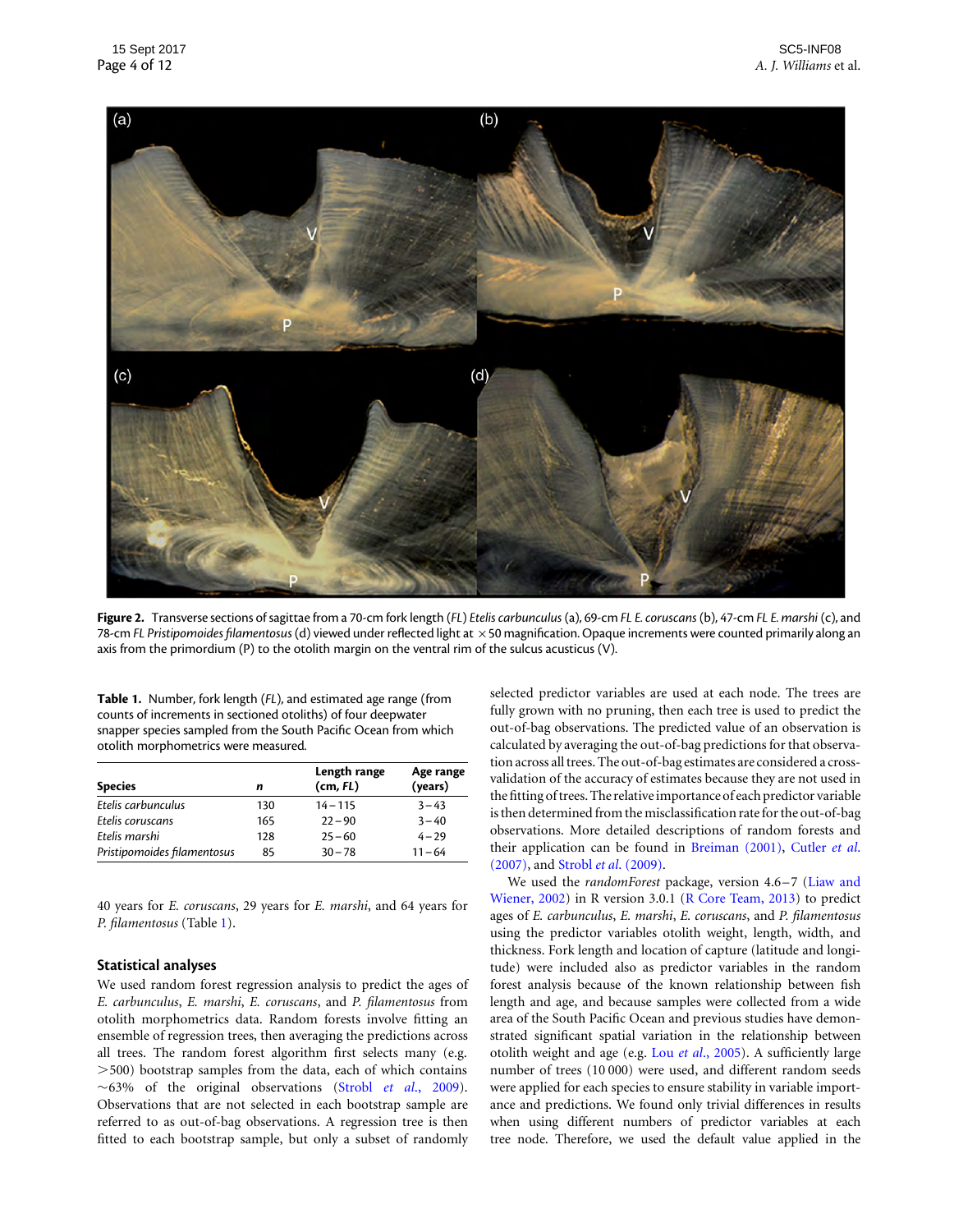randomForest package (number of predictor variables divided by 3). Predicted ages for each individual fish were rounded to the nearest whole year to classify individuals by annual age class and to generate age frequency distributions. For each species, we used multidimensional contingency tables to compare age frequency distributions derived from estimated (counts of otolith increments) and predicted (random forest predictions from otolith morphometrics) ages.

We used age-based catch curves to estimate the instantaneous rate of total mortality (Z) for each species from estimated and predicted age frequency distributions. Catch curves were generated by fittingweighted linear regressions to the natural logarithm of thefrequency of individuals in each age class against fish age, with the negative of the weighted regression slope providing an estimate of Z. We used weighted linear regression because it generally outperforms other mortality estimators (Smith et al[., 2012](#page-13-0)). An unweighted linear regression was fitted to all age classes with non-zero frequencies that were older than the youngest modal age (assumed age at full selectivity). The resulting regression model was used to predict logtransformed frequencies at each age, which were used as the regression weights in a subsequent fit using the same age range. The predicted log-transformed frequencies were occasionally zero, in which cases the weight of the age group was set to zero, with the remaining weights scaled to sum to one (Smith et al[., 2012\)](#page-13-0). Estimates of  $Z$ from estimated and predicted age frequency distributions were compared using ANCOVA for each species, with age as the covariate.

#### Biological indicators and reference points

We evaluated the potential effects on management responses of using estimated or predicted ages by comparing estimates of biological indicators derived from each ageing method for each species and relating these to established biological reference points. Biologicalindicators and reference points relating the fishing morality rate  $(F)$  to the natural mortality rate  $(M)$  have been established and applied to deepwater snapper fisheries in Western Australia in the Indian Ocean (Wise et al[., 2007](#page-13-0)). Specific biological reference points include a target level at  $F/M = 0.67$ , a threshold level at  $F/M = 1$ , and a limit level at  $F/M = 1.5$ . Potential management decision rules for each of these reference points are described in Table 2. We estimated  $M$  for each species by fitting the linear equation  $log_e(M) = 1.44 - 1.01 \times log_e(t_{\text{max}})$ , where  $t_{\text{max}}$  is the maximum age observed [\(Hoenig, 1983](#page-12-0)). Estimates of F were calculated as the difference between  $Z$  and  $M$ . We then compared ratios of  $F/M$ derived from estimated ages with those from predicted ages to evaluate whether management decisions would likely change as a result of whether ages were estimated from increment counts in otoliths or predicted from otolith morphometrics. It must be emphasized that the estimation of biological indicators was purely illustrative because mortality rates were estimated from samples collected

Table 2. Potential decision rules based on target, threshold, and limit reference points for assessments based on fishing (F) and natural (M) mortality rates [from Wise et al[. \(2007\)](#page-13-0)].

| Fishing mortality (F) | Decision rule for fishing licences             |  |  |
|-----------------------|------------------------------------------------|--|--|
| $F/M < T$ arget       | Fishing effort and/or catches may increase     |  |  |
| Target $\lt$ F/       | Fishing effort and/or catches remains constant |  |  |
| $M <$ Threshold       |                                                |  |  |
| Threshold $\lt$ F/    | Fishing effort and/or catches is reduced,      |  |  |
| $M <$ Limit           | e.g. $0 - 50%$                                 |  |  |
| $F/M >$ Limit         | Fishing effort and/or catches is reduced       |  |  |
|                       | significantly, e.g. 50 - 100%                  |  |  |

over a wide area, and may not have been sourced from the same stock. Therefore, the estimates of biological indicators may not necessarily reflect the status of deepwater snapper fisheries in the South Pacific Ocean.

#### Results

The relative importance of variables in predicting the age of individuals from the random forest analysis varied among species, but either otolith weight or otolith thickness was the most important predictor variable across all species (Figure [3](#page-7-0)). Fork length and otolith width were relatively important for predicting ages of E. carbunculus, but much less important for other species. Latitude and longitude were consistently of low importance for predicting age across all species. The random forest analysis did not predict accurately the age of many individual fish for all species, but the age of most individuals was predicted to within 2 or 3 years of the estimated age (Figure [4\)](#page-8-0). There was also a slight tendency for predicted ages to overestimate the age of young fish and underestimate the age of older fish (Figure [4\)](#page-8-0).

We did not detect any statistically significant differences between the age frequency distributions derived from predicted ages and those derived from estimated ages for *E. carbunculus* ( $\chi^2$  = 29.06, d.f. = 34,  $p = 0.71$ ), E. coruscans ( $\chi^2 = 19.40$ , d.f. = 31,  $p =$ 0.95), *E. marshi* ( $\chi^2 = 26.45$ , d.f. = 23,  $p = 0.28$ ), and *P. filamento*sus ( $\chi^2$  = 37.28, d.f. = 31, p = 0.20; Figure [5\)](#page-9-0). The strong and weak age classes were consistent between ageing methods for E. carbunculus, E. coruscans, and P. filamentosus, but were not always predicted accurately for E. marshi. In addition, predicted age frequency distributions tended to underestimate the frequency of the youngest and oldest age classes from estimated age frequency distributions. However, we did not detect any significant differences in the estimates of Z from age-based catch curves (Table [3](#page-10-0) and Figure [6\)](#page-10-0) between estimated and predicted ages for E. carbunculus ( $F = 0.54$ , d.f. = 1,  $p = 0.59$ ), E. coruscans (F = 0.65, d.f. = 1,  $p = 0.52$ ), E. marshi (F = 0.17, d.f. = 1, p = 0.87), and P. filamentosus (F = 0.22, d.f. = 1,  $p = 0.83$ ). Estimates of M derived from estimated ages were relatively low, ranging from 0.06 for P. filamentosus to 0.14 for E. marshi (Table [3\)](#page-10-0).

We did not detect any statistically significant differences between estimates of biological indicators  $(F/M)$  derived from predicted ages and those derived from estimated ages across all species (Figure [7\)](#page-11-0). Estimates of  $F/M$  from estimated and predicted ages were less than the target reference point of 0.67 for all species. However, the 95% confidence intervals for the estimates of  $F/M$ for E. marshi exceeded the target level, but not the threshold level (i.e.  $F/M = 1$ ), for both estimated and predicted ages (Figure [7](#page-11-0)). It is highly likely, therefore, that the management response for each species would be similar whether biological indicators were based on age estimates derived from sectioned otoliths, or predicted from otolith morphometrics. For example, the estimates of  $F/M$ presented here and the biological reference points and decision rules in Table 2 would support management decisions to allow an increase in catch or effort for E. carbunculus, E. coruscans, and P. filamentosus and maintain current catch or effort levels for E. marshi.

#### **Discussion**

The sectioning and reading of fish otoliths for age estimation is a costly and time-consuming procedure ([Worthington](#page-13-0) et al., 1995b; [Francis and Campana, 2004\)](#page-12-0), which can impede the implementation of routine ageing programmes required for monitoring and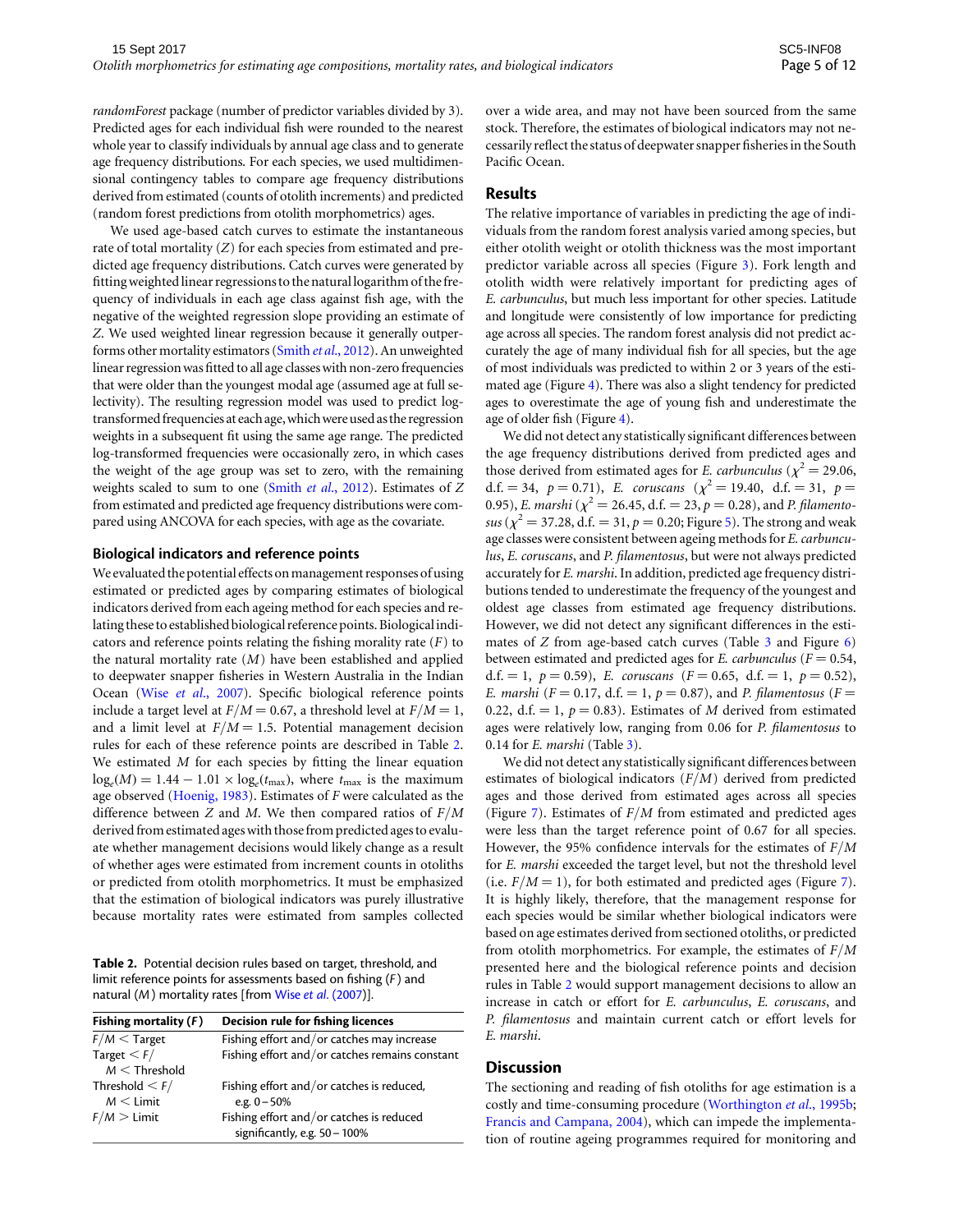<span id="page-7-0"></span>

Figure 3. Variable importance for predicting ages of four species of deepwater snapper using random forests. MSE is the mean squared error.

assessment, particularly when resources are limited ([Pilling](#page-13-0) et al., [2003\)](#page-13-0), and potentially delay the delivery of assessment results to stakeholders. We demonstrated that otolith morphometrics can provide similar estimates of age composition, mortality rates, and biological indictors to those derived from counts of increments in sectioned otoliths for four relatively long-lived deepwater snapper species. Importantly, our results demonstrate that management responses for these species, based on biological indicators related to estimates of fishing and natural mortality, would likely be similar whether age estimates were derived from sectioned otoliths or predicted from otolith morphometrics. Therefore, the use of otolith morphometrics represents an efficient approach to provide the data required for age-based assessments of deepwater snapper fisheries in resource-limited countries.

Our results indicated that otolith weight and thickness were the most important variables for predicting age, while other otolith morphometrics were far less important for the four species examined. This result is consistent with other studies that have evaluated the performance of multiple otolith morphometrics in predicting age (e.g. [McDougall, 2004;](#page-12-0) [Steward](#page-13-0) et al., 2009) and is likely explained by the differential growth of otoliths that is common to many species. Growth in otolith length and width tend to slow with age, whereas otolith weight and thickness often increase linearly with age ([Boehlert, 1985](#page-12-0)). Therefore, otolith weight and thickness are likely to be superior to other otolith morphometrics as predictors of age across a wide range of species. In contrast, latitude and longitude were the least important variables for predicting age for deepwater snapper, consistent with other species [\(Lepak](#page-12-0) et al.,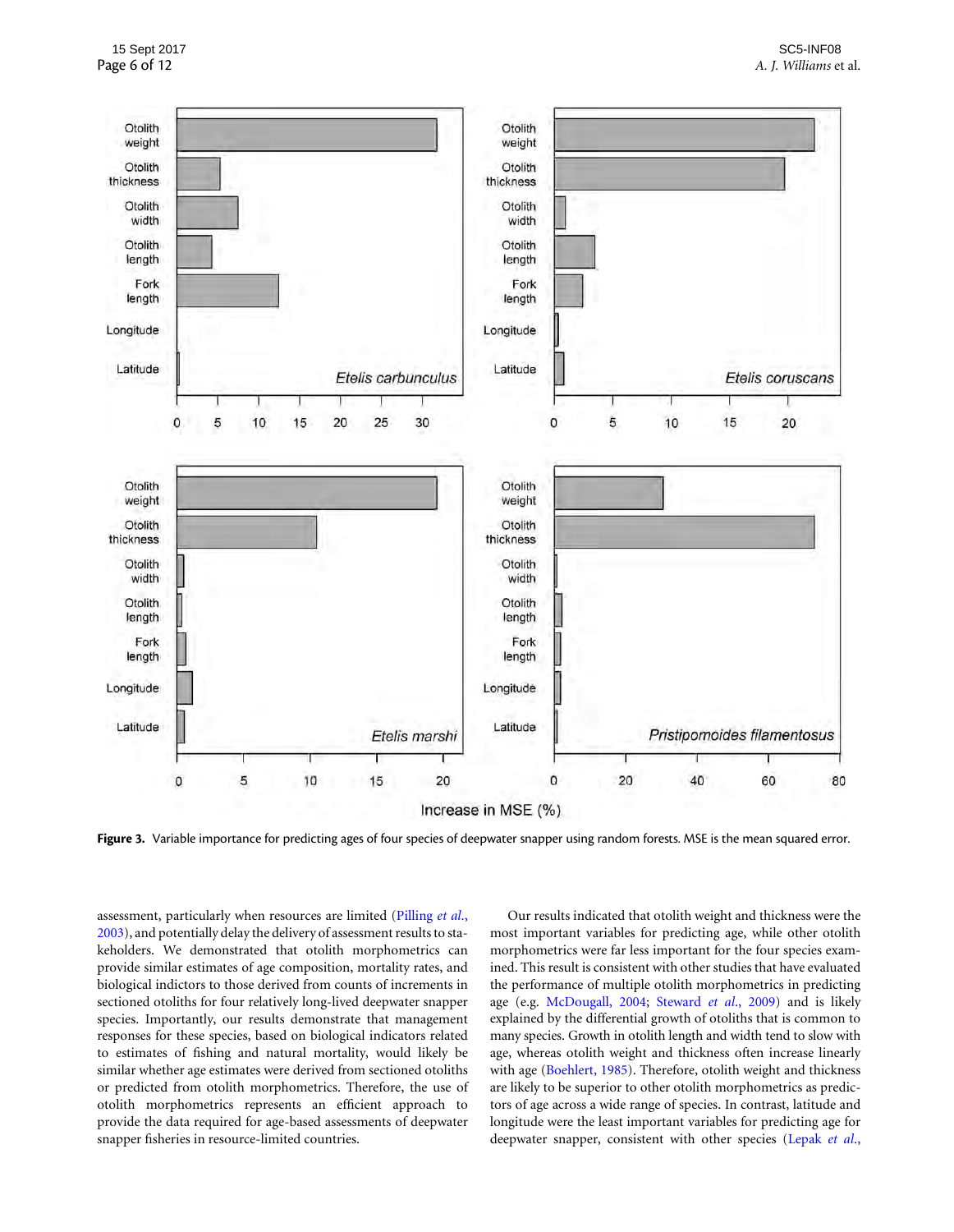<span id="page-8-0"></span>

Figure 4. Scatterplot of estimated age from counts of increments in sectioned otoliths vs. the age predicted from the random forest out-of-bag estimates (out of bag error) for four species of deepwater snapper. Lines represent no difference between age estimates.

[2012;](#page-12-0) Dub et al[., 2013\)](#page-12-0), indicating that the location of capture had little influence on the ability to predict age. This has important implications for data-limited locations, such as most Pacific Island coun-tries. A "Robin Hood" approach (e.g. Punt et al[., 2011](#page-13-0)) can be adopted in data-limited locations, whereby relationships between otolith morphometrics and age from a better studied region can be used to predict age compositions where only otolith morphometric data can be collected, without the need to estimate the age of individuals from sectioned otoliths from these areas.

We found that fork length was a poor indicator of age for three of the species examined, and only a moderate predictor of age for E. carbunculus. The larger maximum fork length of E. carbunculus, and broader length range, compared with the other species, may

partially explain why fork length provided more information on age for this species than for the other species. The poor relationship between length and age is a common feature of lutjanids, whereby many age classes accumulate within a narrow length range [\(Newman](#page-13-0) et al[., 1996a,](#page-13-0) [b](#page-13-0), [2000a](#page-12-0), [b](#page-12-0); [Newman and Dunk, 2003;](#page-12-0) [Heupel](#page-12-0) et al., [2010](#page-12-0)). As a result, length data alone are of limited value for estimating life history parameters and assessing the state of populations and the potential effects of different harvest strategies. This emphasizes the importance of using age-based assessments for species such as deepwater snapper to reduce potential biases in stock assessment outputs arising from the use of length data as a proxy for age.

Most studies that have evaluated the utility of otolith morphometrics to predict age have applied standard regression techniques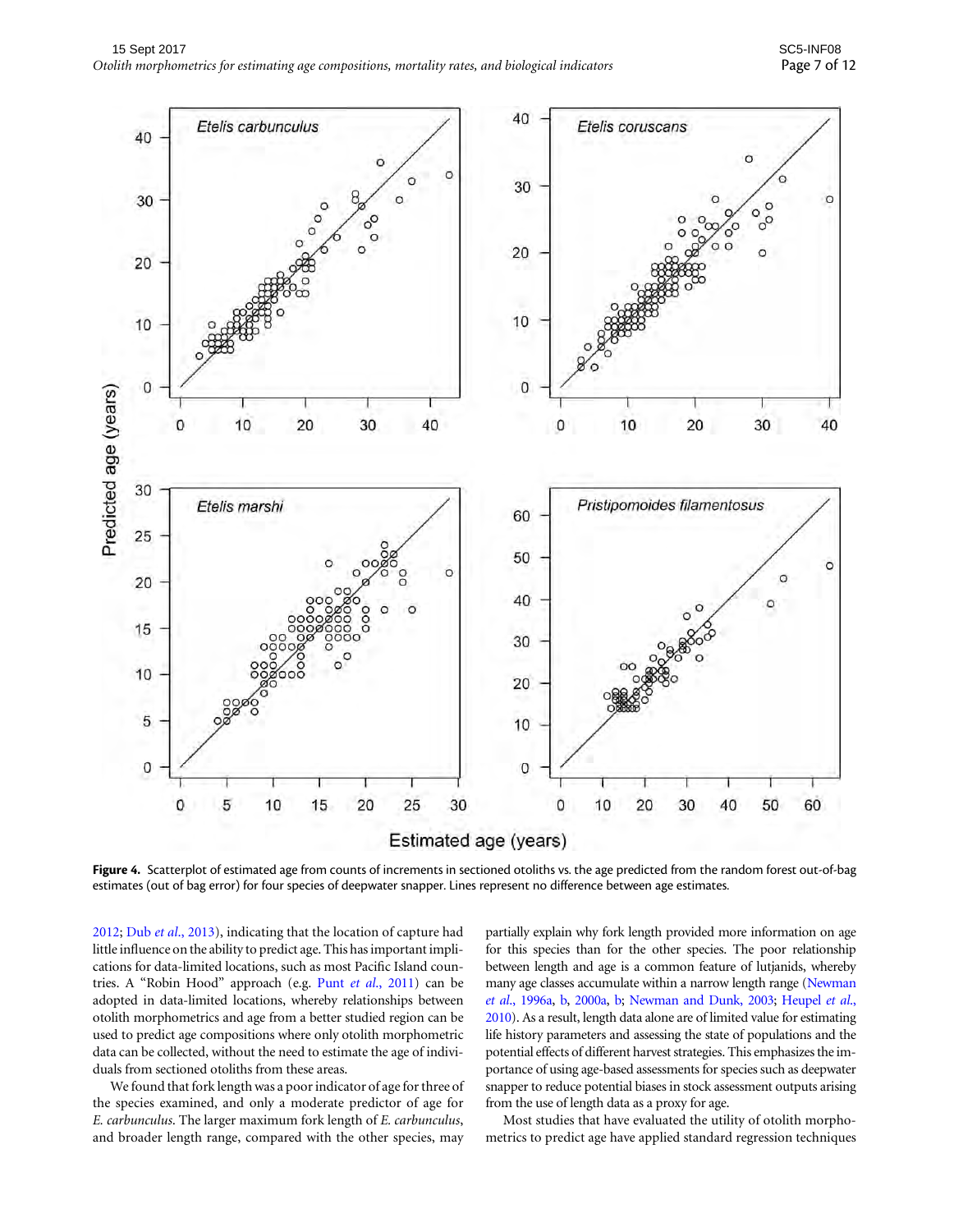<span id="page-9-0"></span>

Figure 5. Age-frequency distributions for four species of deepwater snapper derived from counts of increments in sectioned otoliths (estimated age: top panels) and from otolith morphometrics (predicted age: bottom panels).

(e.g. [McDougall, 2004](#page-12-0); Lou et al[., 2005,](#page-12-0) [2007;](#page-12-0) [Ochwada](#page-13-0) et al., 2008; [Britton and Blackburn, 2014](#page-12-0)), but very few have exploited the analytical advantages of recursive partitioning methods such as random forests (e.g. Lepak et al[., 2012](#page-12-0); Dub et al[., 2013](#page-12-0)). Random forests have substantial advantages over standard regression analyses for analysing otolith morphometric data, because they can deal with strong correlations and complex non-linear interactions among a large number of variables. Otolith morphometrics are typically highly correlated (e.g. [McDougall, 2004;](#page-12-0) [Steward](#page-13-0) et al., 2009), which complicates standard regression approaches and often results in the need to transform or exclude variables from models. Random forests allow strongly correlated predictor variables to be included without transformation or exclusion and provide unbiased predictions and estimates of variable importance [\(Strobl](#page-13-0) et al., [2009\)](#page-13-0). Furthermore, the ability of random forests to simultaneously analyse multiple otolith morphometric variables can provide substantially greater predictive power than when only single variables are used [\(Francis and Campana, 2004](#page-12-0); [Bermejo, 2014\)](#page-12-0), although we did not evaluate this for our specific dataset.

Although age compositions were predicted well by otolith morphometrics, individual fish age was not predicted accurately for many individuals across all species. Therefore, otolith morphometrics should not be used as a proxy for age for these species when the goal is to derive the age of individuals. For monitoring and assessments of exploited species, however, the goal is typically not to estimate individual ages, but to estimate the age composition and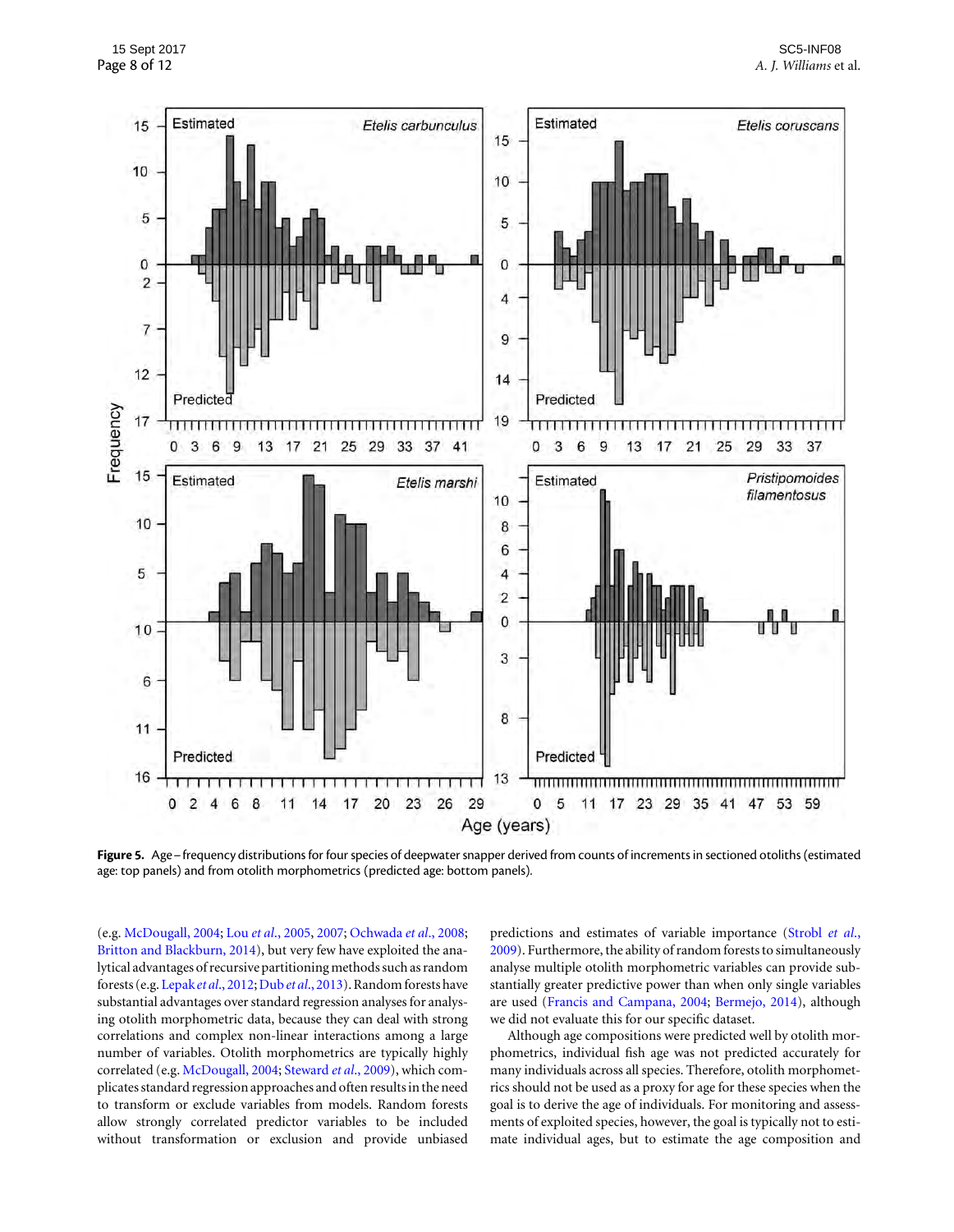<span id="page-10-0"></span>

| <b>Table 3.</b> Estimates of total mortality (Z), natural mortality (M), fishing mortality ( $F = Z - M$ ), and the ratios of F to M as a performance |
|-------------------------------------------------------------------------------------------------------------------------------------------------------|
| indicator for four species of deepwater snapper and two ageing methods.                                                                               |

| <b>Species</b>              | Ageing method | $Z(\pm \text{Cl})$ | M    | $F(\pm \text{Cl})$ | $F/M$ ( $\pm$ CI) |
|-----------------------------|---------------|--------------------|------|--------------------|-------------------|
| Etelis carbunculus          | Estimated     | 0.11(0.02)         | 0.10 | 0.01(0.02)         | 0.10(0.16)        |
|                             | Predicted     | 0.11(0.01)         | 0.10 | 0.01(0.01)         | 0.15(0.14)        |
| Etelis coruscans            | Estimated     | 0.13(0.01)         | 0.10 | 0.02(0.01)         | 0.22(0.13)        |
|                             | Predicted     | 0.12(0.02)         | 0.10 | 0.02(0.02)         | 0.20(0.17)        |
| Etelis marshi               | Estimated     | 0.23(0.05)         | 0.14 | 0.09(0.05)         | 0.60(0.34)        |
|                             | Predicted     | 0.22(0.06)         | 0.14 | 0.08(0.06)         | 0.55(0.42)        |
| Pristipomoides filamentosus | Estimated     | 0.08(0.02)         | 0.06 | 0.01(0.02)         | 0.17(0.25)        |
|                             | Predicted     | 0.08(0.02)         | 0.06 | 0.02(0.02)         | 0.28(0.33)        |

Estimated refers to ages estimated from counts of opaque increments in sectioned otoliths, and predicted refers to ages predicted from otolith morphometrics. M was assumed to have no error.

CI, 95% confidence intervals.



Figure 6. Catch curves for four species of deepwater snapper derived from counts of increments in sectioned otoliths (estimated) and from otolith morphometrics (predicted). Shaded areas indicate 95% confidence intervals with darker shading indicating where confidence intervals overlap.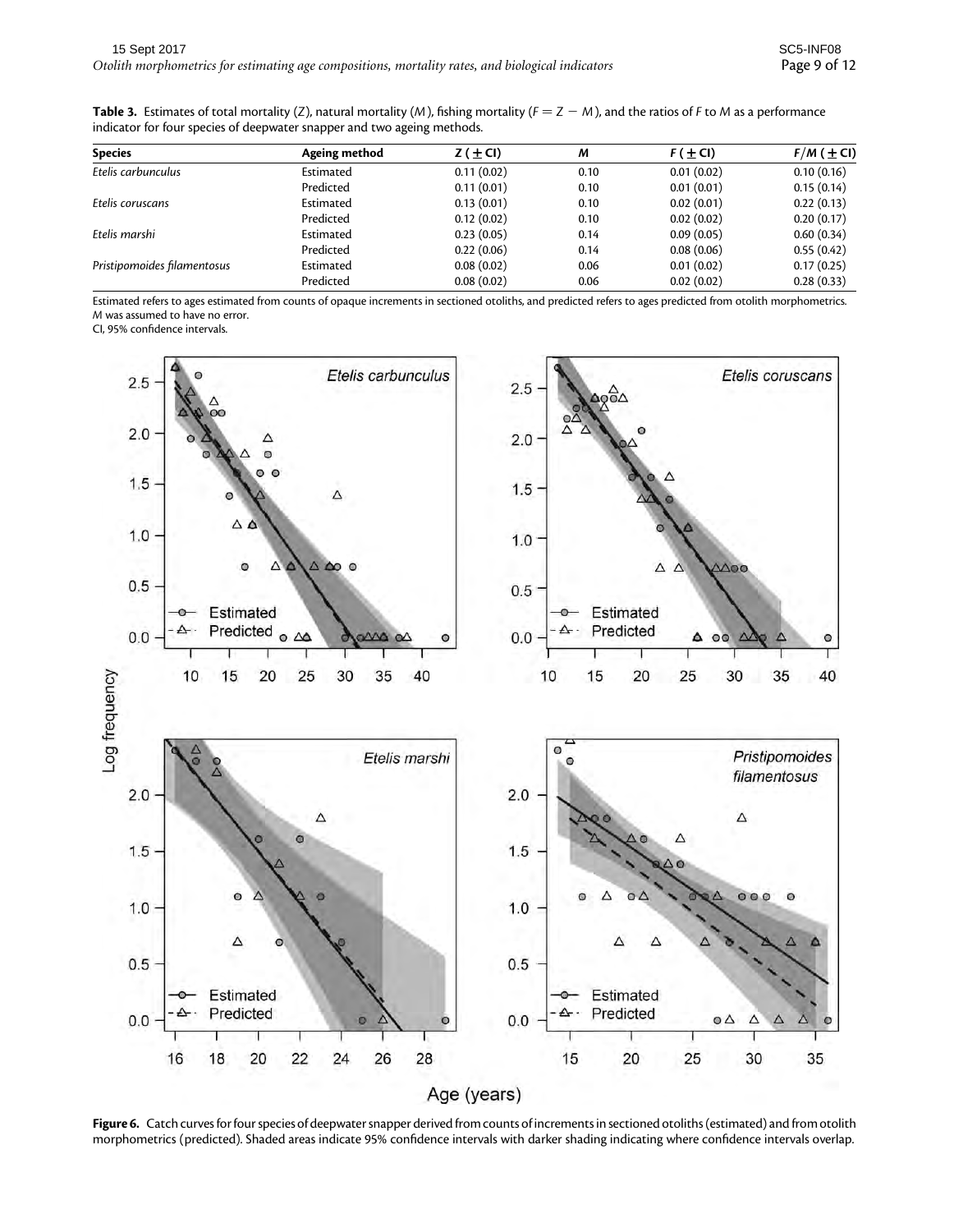<span id="page-11-0"></span>

**Figure 7.** Estimates of the biological indicator fratio of fishing mortality  $(F)$  to natural mortality  $(M)$ ] for four species of deepwater snapper derived from counts of increments in sectioned otoliths (estimated) and from otolith morphometrics (predicted) relative to the target ( $F/M = 0.67$ ), threshold ( $F/M = 1$ ), and limit ( $F/M = 1.5$ ) reference levels. Error bars are based on 95% confidence intervals for F, assuming no error in M.

population parameters such as mortality rates. It is surprising, therefore, that few studies have evaluated the performance of otolith morphometrics to predict secondary parameters derived from predicted ages such as age compositions, mortality, and growth [but see [Worthington](#page-13-0) et al. (1995a) and Lou et al[. \(2005\)](#page-12-0)], and we are not aware of any studies that have evaluated the flow-on effects on assessments and potential management responses. It should be noted, however, that the random forest analysis tended to overestimate the age of the youngest individuals, and underestimate the age of the oldest individuals. Therefore, there is a risk that this approach may fail to detect truncation of age structures caused by increased mortality (e.g. fishing mortality) or poor recruitment. Ensuring that sufficient otolith morphometric and age data are collected from individuals at the extremes of the age distribution will improve age predictions for the oldest and youngest individuals.

The accuracy of age predictions from otolith morphometrics is unknown because we did not know the true age of fish. Furthermore, the error in age predictions from otolith morphometrics will always be greater than that in age estimates from which the relationships with otolith morphometrics were derived ([Francis and](#page-12-0) [Campana, 2004\)](#page-12-0), in this case counts of increments in sectioned otoliths. However, we did not detect any differences in age structures, mortality rates, or biological indicators, whether they were derived from otolith morphometrics or increment counts in sectioned otoliths, which would impact a management decision. Therefore, the effects of any increase in ageing error due to the use of otolith morphometrics to predict age were negligible.

[Francis and Campana \(2004\)](#page-12-0) argue that cost–benefit analyses are a necessary part of any evaluation of the performance of otolith morphometrics in predicting age. Such analyses should

compare the cost of obtaining age estimates from otolith morphometrics with that of the traditional counts of annuli in sectioned otoliths ([Francis and Campana, 2004](#page-12-0)). [Boehlert \(1985\)](#page-12-0) estimated that over five times as many otoliths can be measured per hour than can be sectioned for age estimation, which represents a potentially large efficiency gain. In Pacific Island countries, the skills and equipment required to section and read otoliths are not readily available, and the only option at present is to send otoliths to an otolith laboratory in another country for processing. The cost of doing so would be variable, but a conservative estimate would be at least \$20USD per otolith, given the longevity  $(>40 \text{ years})$  and difficulty in interpreting increments in deepwater snapper otoliths. To process 500 otoliths for four species, each year would be  $\sim$ \$40 000USD annually, which is well beyond an acceptable cost for Fisheries Departments in any Pacific Island country for their deepwater snapper fisheries. The measurement of otolith morphometrics (otolith weight, length, width, and thickness) requires no special training because they are objective quantities, and they can be measured simply with digital calipers and a balance. The ongoing cost of measuring otolith morphometrics is likely to be minimal as at least 40 otoliths can be measured per hour ([Boehlert, 1985\)](#page-12-0), such that 500 otoliths for four species could be measured in 50 h, at a cost of less than  $$5USD$  per hour (  $\sim$   $$250USD$  annually) for an untrained technician in Pacific Island countries. Thus, the use of otolith morphometrics to predict age of deepwater snapper in Pacific Island countries offers substantial efficiencies over traditional age estimation methods.

It must be emphasized that the estimation of biological indicators in this study was for illustration purposes only, and does not necessarily reflect the status of deepwater snapper fisheries in the South Pacific Ocean. Our results may not reflect fishery status because mortality rates and biological indicators were estimated from samples collected over a wide area, and may not have been sourced from the same stock. Genetic research has revealed limited population structure in deepwater snapper species in the Indo-Pacific region (e.g. [Gaither](#page-12-0) et al., 2011), although most research has been restricted to specific locations such as Hawaii [\(Andrews](#page-12-0) et al., 2014) and New Caledonia (Loeun et al[., 2014](#page-12-0)). Therefore, more research is required to determine the population structure of deepwater snapper species in the Pacific and to delineate management units.

A useful extension of our work would be to evaluate the performance of otolith morphometrics in deriving other reference points related to age and reproduction. For example, the percentage of fish at a mature age, the percentage of fish at optimum age for maximizing yield, and the percentage of fish at an age with high fecundity (e.g. [Froese, 2004\)](#page-12-0) would be particularly useful to evaluate for longlived species such as deepwater snapper. Having multiple indicators available to monitor a fishery from simple otolith morphometrics would be a substantial advantage over a single indicator such as  $F/M$  ratios. However, the evaluation of these additional indicators would require data on the sex and maturity stage of individuals to be collected, which are unavailable for most species of deepwater snapper at this stage.

Our results clearly demonstrate that otolith morphometrics provide an efficient approach for estimating age compositions, mortality rates, and biological indicators for deepwater snapper. Furthermore, the application of random forests to otolith morphometrics is likely to reveal that this approach is efficient for a range of other species. Therefore, in the absence of sufficient resources to section otoliths for age estimation, we recommend that otolith morphometrics be used to obtain age frequency distributions of the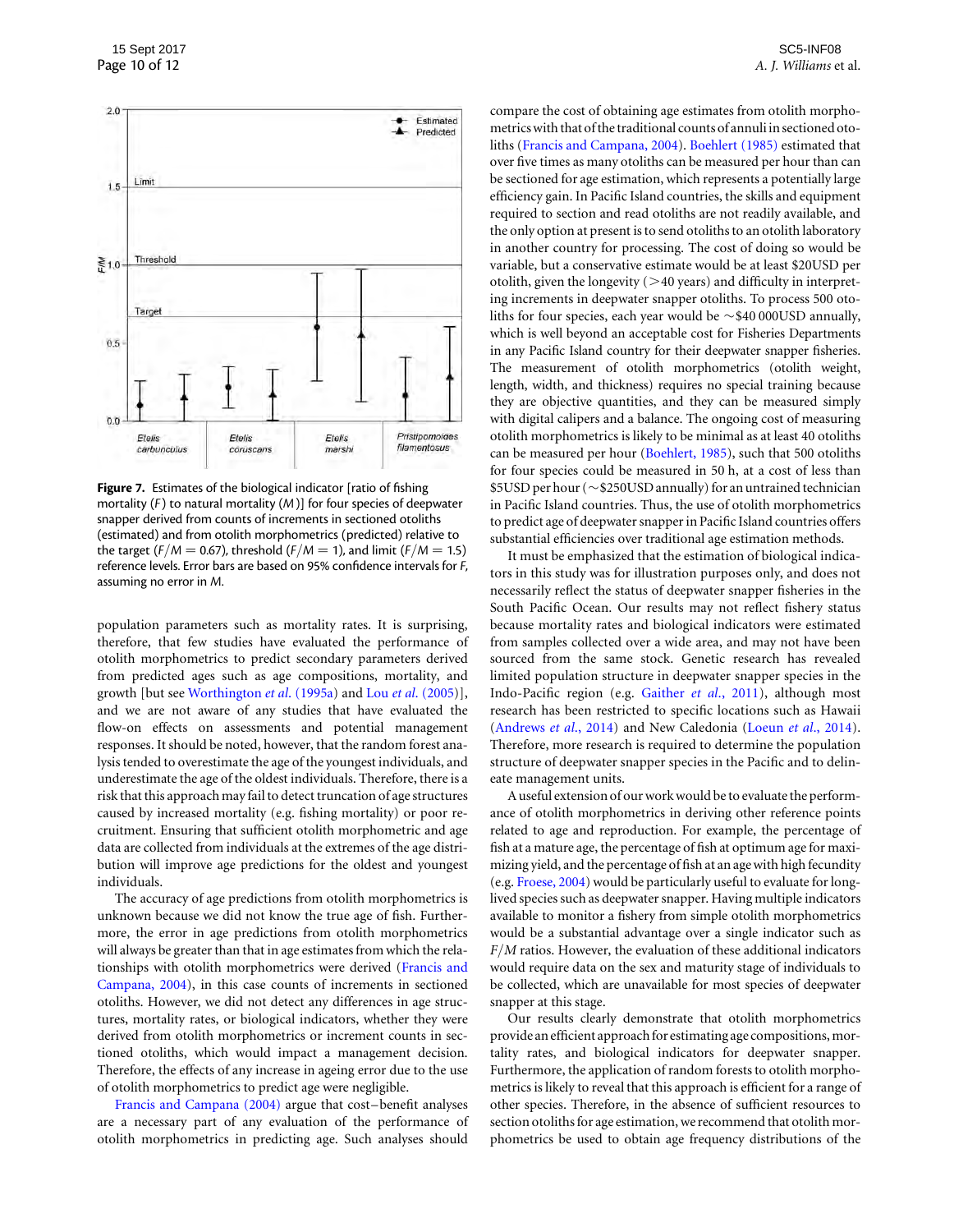<span id="page-12-0"></span>catch from deepwater snapper fisheries in Pacific Island countries, and that this approach be evaluated in other similarly data-limited fisheries. Age-based assessment models can then be developed for these fisheries, greatly reducing the uncertainty from previous assessments and providing relevant information for developing appropriate management strategies.

#### Acknowledgements

We thank the Pacific Island fisheries staff from New Caledonia, Papua New Guinea, Tonga, and Vanuatu for their assistance with collecting otolith samples. We also thank R.I.C. Chris Francis and Joe Scutt-Philips for valuable advice on the analyses. This research was funded by the Australian Agency for International Development (AusAID), the French Pacific Fund, and the Zone Économique de Nouvelle-Calédonie (ZoNéCo) programme.

#### References

- Andrews, A. H., Kalish, J. M., Newman, S. J., and Johnston, J. M. 2011. Bomb radiocarbon dating of three important reef-fish species using Indo-Pacific  $\Delta^{14}$ C chronologies. Marine and Freshwater Research, 62: 1259–1269.
- Andrews, K. R., Moriwake, V. N., Wilcox, C., Grau, E. G., Kelley, C., Pyle, R. L., and Bowen, B. W. 2014. Phylogeographic analyses of submesophotic snappers Etelis coruscans and Etelis "marshi" (Family Lutjanidae) reveal concordant genetic structure across the Hawaiian Archipelago. PLoS ONE, 9: e91665.
- Bermejo, S. 2007. Fish age classification based on length, weight, sex and otolith morphological features. Fisheries Research, 84: 270–274.
- Bermejo, S. 2014. The benefits of using otolith weight in statistical fish age classification: A case study of Atlantic cod species. Computers and Electronics in Agriculture, 107: 1 –7.
- Boehlert, G. W. 1985. Using objective criteria and multiple regression models for age determination in fishes. Fishery Bulletin, 83: 103–117.
- Breiman, L. 2001. Random forests. Machine Learning, 45: 5 –32.
- Britton, J. R., and Blackburn, R. 2014. Application and utility of using otolith weights in the ageing of three flatfish species. Fisheries Research, 154: 147–151.
- Brodziak, J., Courtney, D., Wagatsuma, L., O'Malley, J., Lee, H-H., Walsh, W., Andrews, A., et al. 2011. Stock assessment of the main Hawaiian Islands Deep7 bottomfish complex through 2010. US Department of Commerce, NOAA Technical Memorandum, NOAA-TM-NMFS-PIFSC-29. 176 p.
- Campana, S. E. 2001. Accuracy, precision and quality control in age determination including a review of the use and abuse of age validation methods. Journal of Fish Biology, 59: 197–242.
- Cutler, D. R., Edwards, T. C., Jr, Beard, K. J., Cutler, A., Hess, K. T., Gibson, J., and Lawler, J. J. 2007. Random forests for classification in ecology. Ecology, 88: 2783–2792.
- Dalzell, P., Adams, T. J. H., and Polunin, N. V. C. 1996. Coastal fisheries in the Pacific Islands. Oceanography and Marine Biology: An Annual Review, 34: 395 –531.
- Doering-Arjes, P., Cardinale, M., and Mosegaard, H. 2008. Estimating population age structure using otolith morphometrics: a test with known-age Atlantic cod (Gadus morhua) individuals. Canadian Journal of Fisheries and Aquatic Sciences, 65: 2341 –2350.
- Dub, J. D., Redman, R. A., Wahl, D. H., and Czesny, S. J. 2013. Utilizing random forest analysis with otolith mass and total fish length to obtain rapid and objective estimates of fish age. Canadian Journal of Fisheries and Aquatic Sciences, 70: 1396–1401.
- Francis, R. I. C. C., and Campana, S. E. 2004. Inferring age from otolith measurements: a review and a new approach. Canadian Journal of Fisheries and Aquatic Sciences, 61: 1269–1284.
- Froese, R. 2004. Keep it simple: three indicators to deal with overfishing. Fish and Fisheries, 5: 86–91.
- Fry, G. C., Brewer, D. T., and Venables, W. N. 2006. Vulnerability of deepwater demersal fishes to commercial fishing: evidence from a study around a tropical volcanic seamount in Papua New Guinea. Fisheries Research, 81: 126 –141.
- Gaither, M. R., Jones, S. A., Kelley, C., Newman, S. J., Sorenson, L., and Bowen, B. W. 2011. High connectivity in the deepwater snapper Pristipomoides filamentosus (Lutjanidae) across the Indo-Pacific with isolation of the Hawaiian Archipelago. PLoS ONE, 6: e28913.
- Heupel, M. R., Williams, A. J., Welch, D. J., Davies, C. R., Penny, A., Kritzer, J. P., Marriott, R. J., et al. 2010. Demographic characteristics of exploited tropical lutjanids: a comparative analysis. Fishery Bulletin, 108: 420–432.
- Hoenig, J.M. 1983. Empirical use of longevity data to estimate mortality rates. Fishery Bulletin, 82: 898–902.
- Koslow, J. A. 1996. Energetic and life-history patterns of deep-sea benthic, benthopelagic and seamount-associated fish. Journal of Fish Biology, 49: 54 –74.
- Koslow, J. A. 1997. Seamounts and the ecology of deep-sea fisheries. American Scientist, 85: 168 –176.
- Koslow, J. A., Boehlert, G. W., Gordon, J. D. M., Haedrich, R. L., Lorance, P., and Parin, N. 2000. Continental slope and deep-sea fisheries: implications for a fragile ecosystem. ICES Journal of Marine Science, 57: 548–557.
- Lepak, J. M., Cathcart, C. N., and Hooten, M. B. 2012. Otolith mass as a predictor of age in kokanee salmon (Oncorhynchus nerka) from four Colorado reservoirs. Canadian Journal of Fisheries and Aquatic Sciences, 69: 1569–1575.
- Liaw, A., and Wiener, M. 2002. Classification and regression by randomForest. R News, 2: 18–22.
- Loeun, K. L., Goldstien, S., Gleeson, D., Nicol, S. J., and Bradshaw, C. J. A. 2014. Limited genetic structure among broad-scale regions for two commercially harvested, tropical deep-water snappers in New Caledonia. Fisheries Science, 80: 13–19.
- Lou, D. C., Mapstone, B. D., Russ, G. R., Davies, C. R., and Begg, G. A. 2005. Using otolith weight –age relationships to predict age-based metrics of coral reef fish populations at different spatial scales. Fisheries Research, 71: 279 –294.
- Lou, D. C., Mapstone, B. D., Russ, G. R., Begg, G. A., and Davies, C. R. 2007. Using otolith weight–age relationships to predict age based metrics of coral reef fish populations across different temporal scales. Fisheries Research, 83: 216–227.
- Martell, S. J. D., Korman, J., Darcy, M., Christensenm, L. B., and Zeller, D. 2011. Status and trends of the Hawaiian bottomfish stocks: 1948– 2004. A report submitted under Contract No. JJ133F-06-SE-2510. Pacific Islands Fisheries Science Center, National Marine Fisheries Service, NOAA, Honolulu 96822-2396. 57 p.
- McDougall, A. 2004. Assessing the use of sectioned otoliths and other methods to determine the age of the centropomid fish, barramundi (Lates calcarifer) (Bloch), using known-age fish. Fisheries Research, 67: 129–141.
- Morato, T., Watson, R., Pitcher, T. J., and Pauly, D. 2006. Fishing down the deep. Fish and Fisheries, 7: 24 –34.
- Newman, S. J., Cappo, M., and Williams, D. McB. 2000a. Age, growth and mortality of the stripey, Lutjanus carponotatus (Richardson) and the brown-stripe snapper, L. vitta (Quoy and Gaimard) from the central Great Barrier Reef, Australia. Fisheries Research, 48: 263–275.
- Newman, S. J., Cappo, M., and Williams, D. McB. 2000b. Age, growth, mortality rates and corresponding yield estimates using otoliths of the tropical red snappers, Lutjanus erythropterus, L. malabaricus and L. sebae from the central Great Barrier Reef. Fisheries Research, 48: 1–14.
- Newman, S. J., and Dunk, I. J. 2003. Age validation, growth, mortality, and additional population parameters of the goldband snapper (Pristipomoides multidens) off the Kimberley coast of Northwestern Australia. Fishery Bulletin, 101: 116–128.